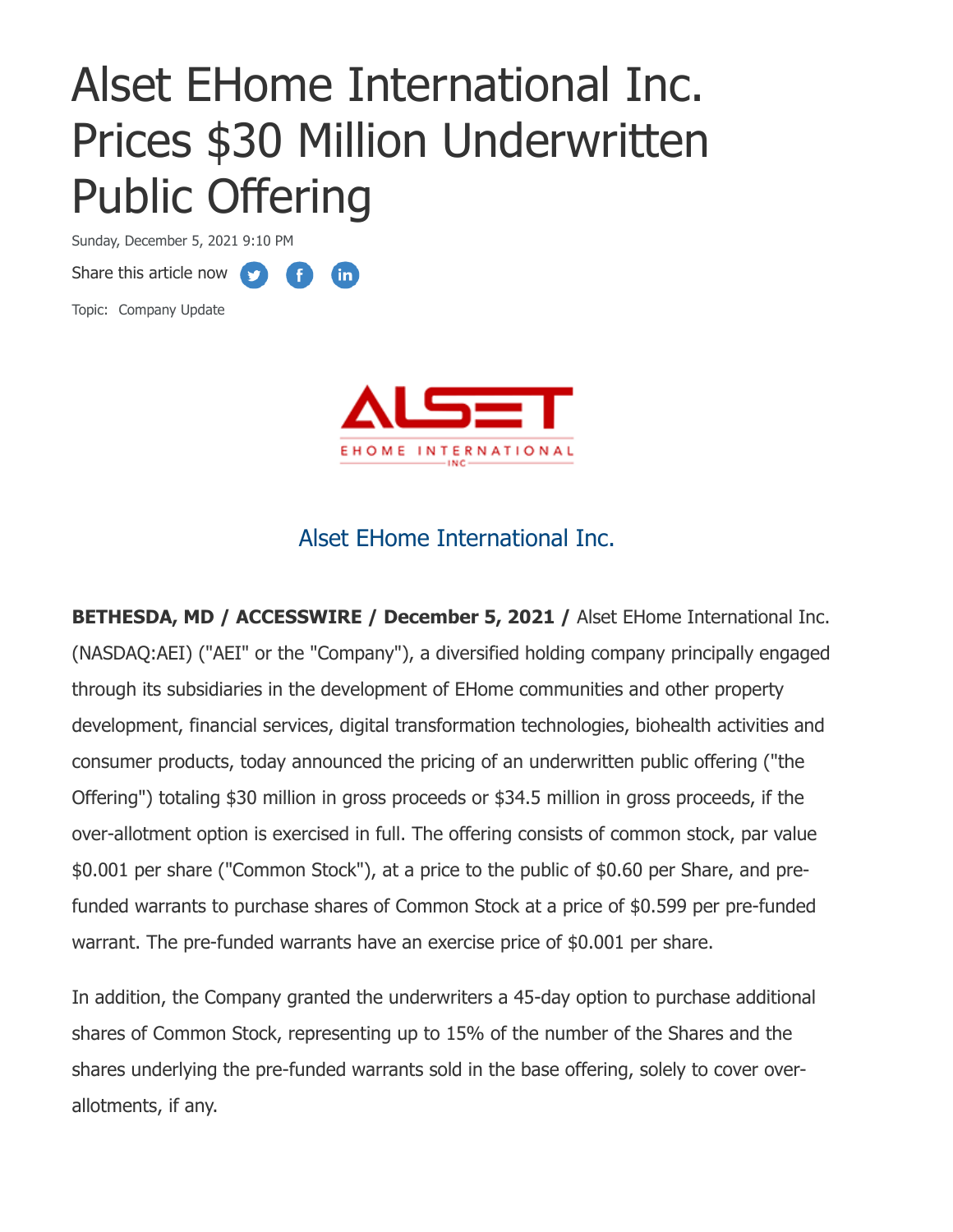The Offering is expected to close on December 8, 2021, subject to the satisfaction of customary closing conditions.

#### **Aegis Capital Corp. is acting as sole book-running manager for the Offering.**

The securities described above are being offered by Alset EHome International Inc. pursuant to an effective registration statement on Form S-1 (No. 333-261446) previously filed with the U.S. Securities and Exchange Commission (the "SEC") and declared effective by the SEC on December 3, 2021. A final prospectus (the "Prospectus") describing the terms of the proposed Offering will be filed with the SEC and will be available on the SEC's website located at [http://www.sec.gov.](https://pr.report/AOToZRBl) Electronic copies of the Prospectus may be obtained, when available, by contacting Aegis Capital Corp., Attention: Syndicate Department, 810 7th Avenue, 18th floor, New York, NY 10019, by email at [syndicate@aegiscap.com](mailto:syndicate@aegiscap.com), or by telephone at (212) 813-1010. Before investing in this Offering, interested parties should read in their entirety the Prospectus and the other documents that the Company has filed with the SEC that are incorporated by reference in such Prospectus, which provide more information about the Company and such Offering.

This press release shall not constitute an offer to sell or the solicitation of an offer to buy any securities, nor shall there be any sales of the securities in any state or jurisdiction in which such offer, solicitation or sale would be unlawful prior to registration or qualification under the securities laws of any such state or jurisdiction.

### **About Alset EHome International Inc.**

Alset EHome International is a diversified holding company executing on its vision to accelerate sustainable healthy living with a focus on the development of EHome communities and other property development, financial services, digital transformation technologies, biohealth activities and consumer products. Through its operating subsidiaries, AEI's mission is to provide a healthy living ecosystem that drives long-term exponential growth, building liquidity and value for shareholders. AEI is led by its chairman and CEO, Heng Fai Chan, a successful global business veteran of more than 40 years specializing in corporate transformation while managing risk. Over his distinguished career, Heng Fai Chan has successfully restructured more than 35 corporations with a combined value of \$25 billion.